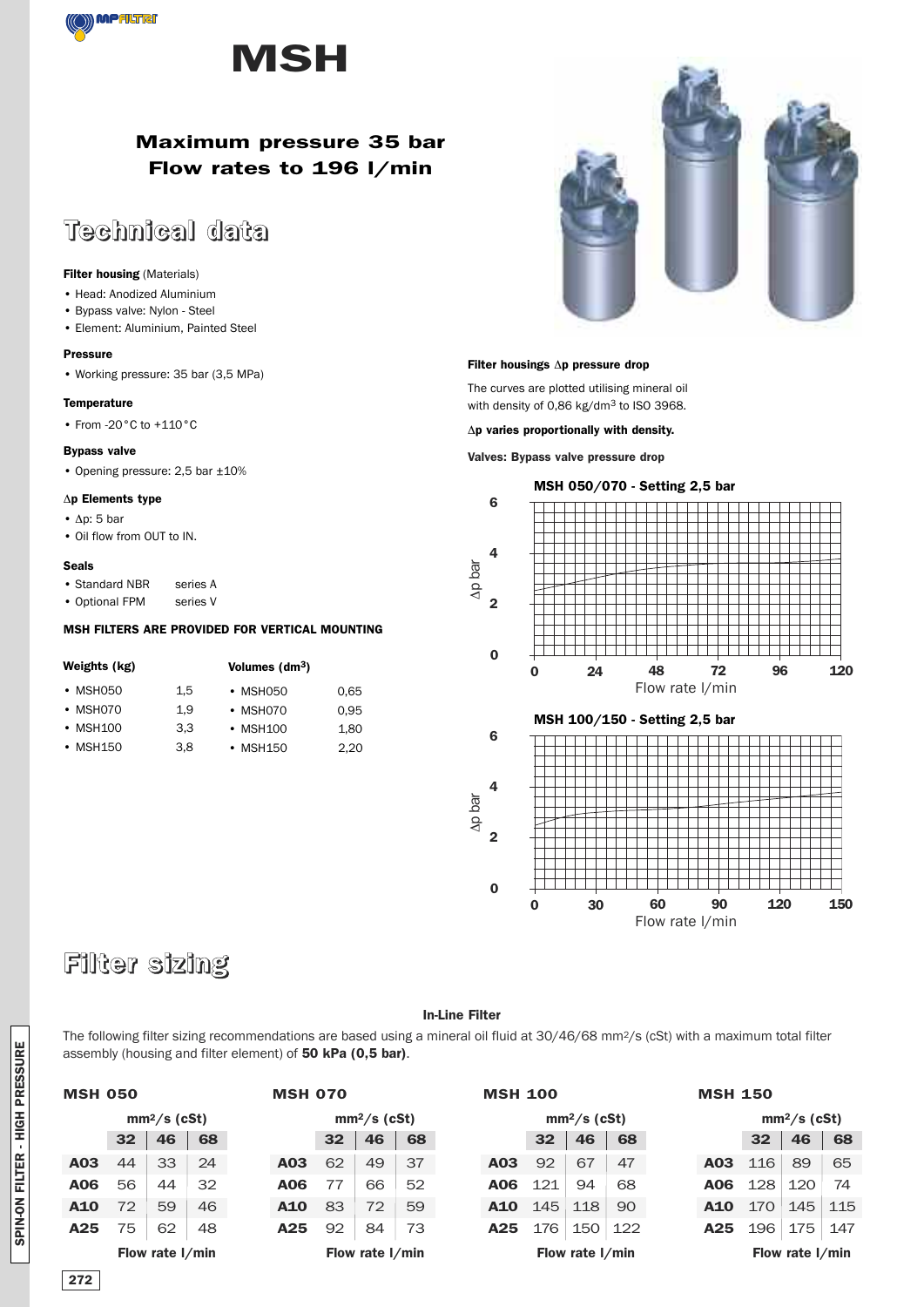





### **MSH**

**050 - 070 - 100 - 150**

| <b>Filter</b><br>Length | н<br>mm | H1.<br>mm |
|-------------------------|---------|-----------|
| 050                     | 236     | 45        |
| 070                     | 324     | 45        |
| 100                     | 311     | 60        |
| 150                     | 354     | 60        |

# **MSH 050/070 - Thread connections**

| <b>Type</b>    | <b>Size</b>              | E<br>Depth 15 mm |
|----------------|--------------------------|------------------|
| G1             | $G_1$ "                  | M <sub>8</sub>   |
| G <sub>2</sub> | G3/4"                    | M <sub>8</sub>   |
| G <sub>3</sub> | $1"$ NPT                 | 5/16" UNC        |
| G <sub>4</sub> | $3/4"$ NPT               | 5/16" UNC        |
| G <sub>5</sub> | SAE 16 - 15/16" - 12 UN  | 5/16" UNC        |
| G6             | SAE 12 - 1 1/16" - 12 UN | 5/16" UNC        |

### **MSH 100/150 - Thread connections**

| Type           | <b>Size</b>            | Е<br>Depth 18 mm |
|----------------|------------------------|------------------|
| G1             | G11/2"                 | M10              |
| G <sub>2</sub> | G 1 1/4"               | M <sub>10</sub>  |
| G <sub>3</sub> | 1 1/2" NPT             | 3/8" UNC         |
| G <sub>4</sub> | 1 1/4" NPT             | 3/8" UNC         |
| G <sub>5</sub> | SAE 24 - 17/8" - 12 UN | 3/8" UNC         |
| G6             | SAE 20 - 15/8" - 12 UN | 3/8" UNC         |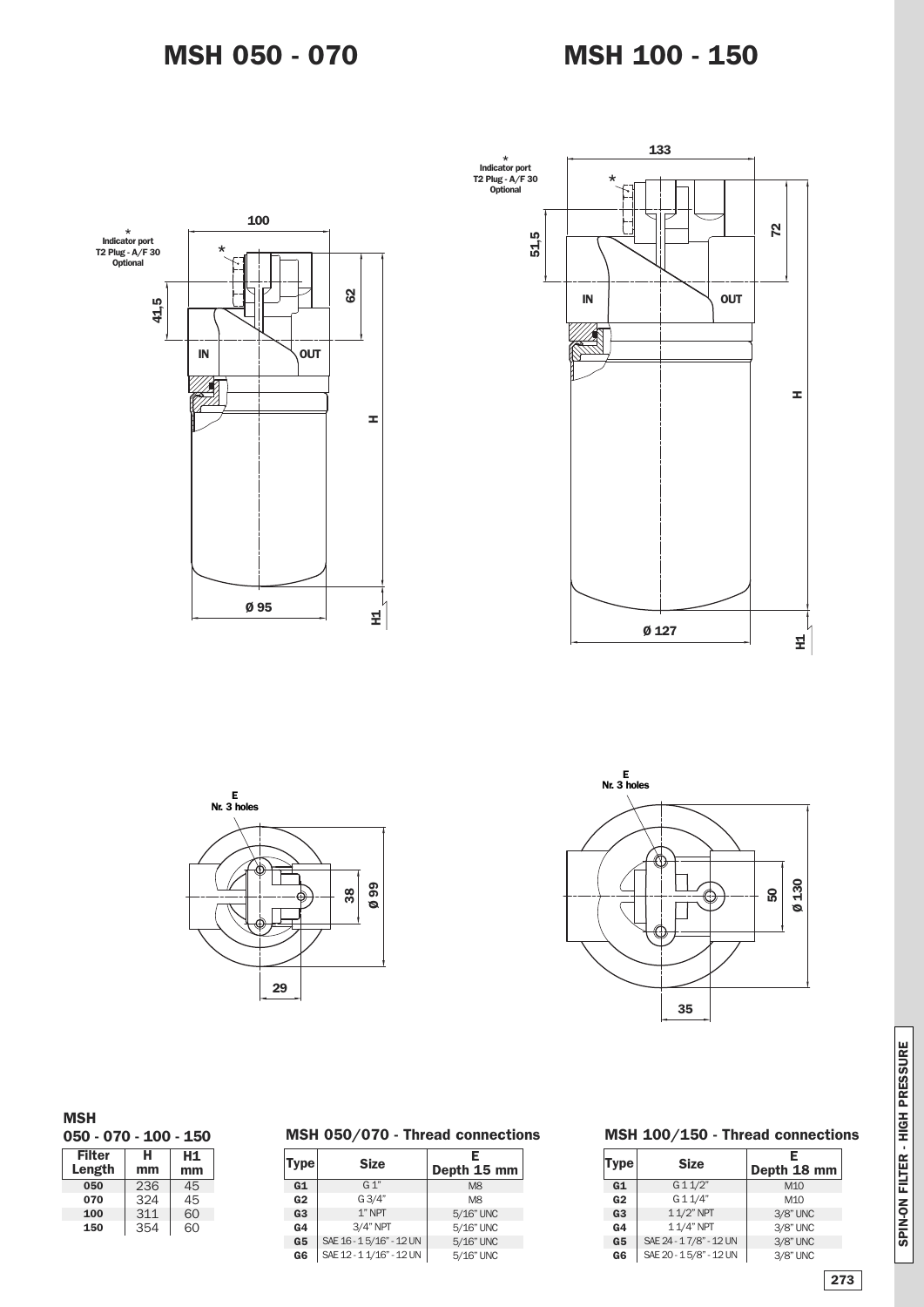# **Filter element CH**



## **CH - Thread connections**

| Type        | <b>Size</b>    |
|-------------|----------------|
| $050 - 070$ | $M32 \times 2$ |
| $100 - 150$ | M45 x 2        |

# **Spare parts**



|              |                    |      | <b>FILTER Series</b> |                      |  |  |
|--------------|--------------------|------|----------------------|----------------------|--|--|
| <b>Item</b>  | <b>Description</b> | Q.ty | <b>MSH 050 - 070</b> | <b>MSH 100 - 150</b> |  |  |
|              |                    |      |                      |                      |  |  |
| 1            | Filter assembly    |      | See order table      |                      |  |  |
| $\mathbf{2}$ | Filter element     |      | See order table      |                      |  |  |
|              | Seal               |      | O-R 167              | O-R 4362             |  |  |
| 3            |                    |      | Ø 63.50 x 3.53       | Ø91,67 x 3,53        |  |  |